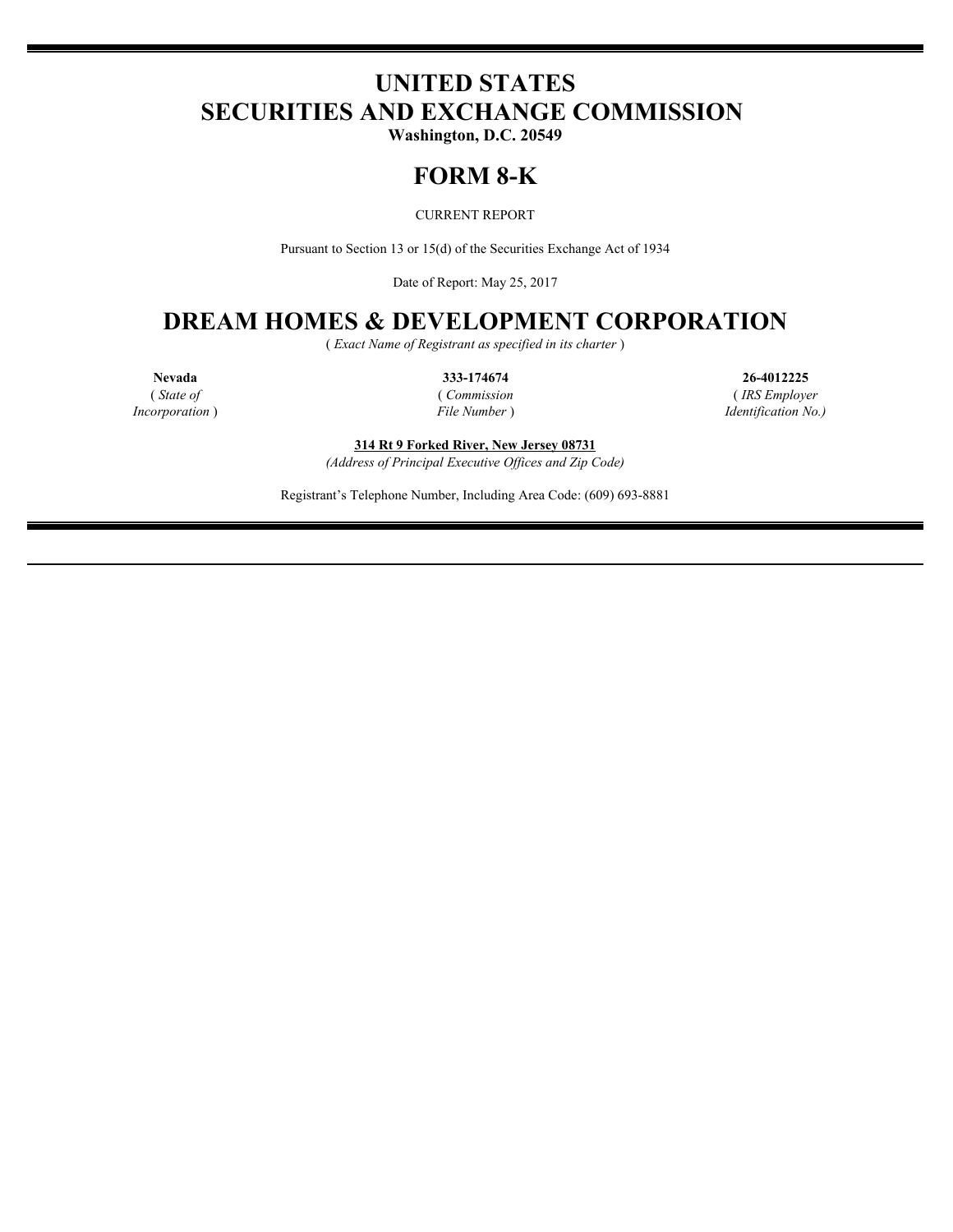#### **1.01 - Entry into a Material Definitive Agreement**

#### **Recent Developments**

After months of discussion, due diligence and negotiation, Dream Homes signed a long-term Strategic Partnership Agreement with LIG Assets, Inc. The final signed letter and term sheet representing the agreement between Chairman Aric Simons of LIG Assets and President & CEO Vincent Simonelli of Dream Homes is provided below, as well as a link to the press release that was announced on Tuesday, May 24, 2017.

Hope you are well and thank you for taking the time to review this final revised proposal. If agreed and signed, this letter and term sheet will serve as our Strategic Partnership Agreement between our two companies. This proposal is the result of our discussions and exchange of confidential information over the past several months.

As we have discussed, for over 25 years I have focused on traditional building and construction, and have been involved in over 200 commercial and residential projects comprising over 1800 individual residential units and 500,000 square feet of commercial space in New Jersey. Additionally, I have testified at hundreds of **1.01 - Entry into a Material Definitive Agreement**<br>**Recent Developments**<br>**Recent Developments**<br>**Resident Columnisms**, due diligence and negotiation, Dream Homes signed a long-term Strategic Particeship Agreement with LIG delivering on the terms of our planned alliance.

The basis for this proposal is Dream Homes' recognition of the market need and advantage to providing home buyers and commercial builders with the most advanced options in construction. Just as there is a massive shift that is underway in providing automobiles that are safer, more efficient, reduce emissions, and are better for our planet; a similar shift to providing these benefits to home building and its owners is in its infancy. The market opportunity for improved construction methods and science is enormous, and Dream shares this vision with LIG Assets.

LIG Assets, Inc. has recognized this shift in construction and has secured supply agreements with providers as well as a dedicated alliance with an industry expert. As such, Dream Homes would like to become your preferred builder for projects of this nature in the northeastern United States; with a willingness to expand beyond the New Jersey area should a project be large enough to warrant our time and resources.

Dream Homes believes that New Jersey represents an ideal location to apply these methods, since it offers a great similarity to Panama City, FL, where LIGA is currently constructing a home utilizing these improved construction techniques and materials. This belief is due to the recent, continuous, and significant hurricane and storm damage which New Jersey has suffered, as well as changes in the building codes which necessitate vastly improved design  $\&$  construction materials and methods. Since the majority of beach communities and shore properties are currently, and will continue to be, susceptible to hurricanes, high winds, flooding, and variable temperature changes, Dream feels that this opportunity will last for many years and may actually increase as the impact of radical climate change becomes more apparent. Dream Homes has been and will continue to be positioned to be a leader in the reconstruction and redevelopment in New Jersey.

Based on our combined interest in using advanced construction engineering  $\&$  design, and utilizing materials that are energy saving, energy producing, mold and disaster resistant, we propose a strategic partnership based on the following terms and conditions.

Dream Homes & Development Corp. proposes the following terms:

Hope on a cost lad dualy on far taking to the to review this flat (exist space) and the geodosi and the cost of the last the cost of the space of the space of the space of the space of the space of the space of the space o replicate construction of at least one home to include some or all the essential materials and design included in LIGA's model home under construction in Panama City, FL. The construction of this home utilizing LIGA methods and materials will serve to familiarize Dream Homes with the particular and specific LIGA construction materials, methods, suppliers and process for a project of this nature. Dream Homes will utilize LIGA approved suppliers for the core construction of this home including some or all of the following components: framing, walls, and roofing. Additional development projects and individual homes are under consideration and may be included at any time.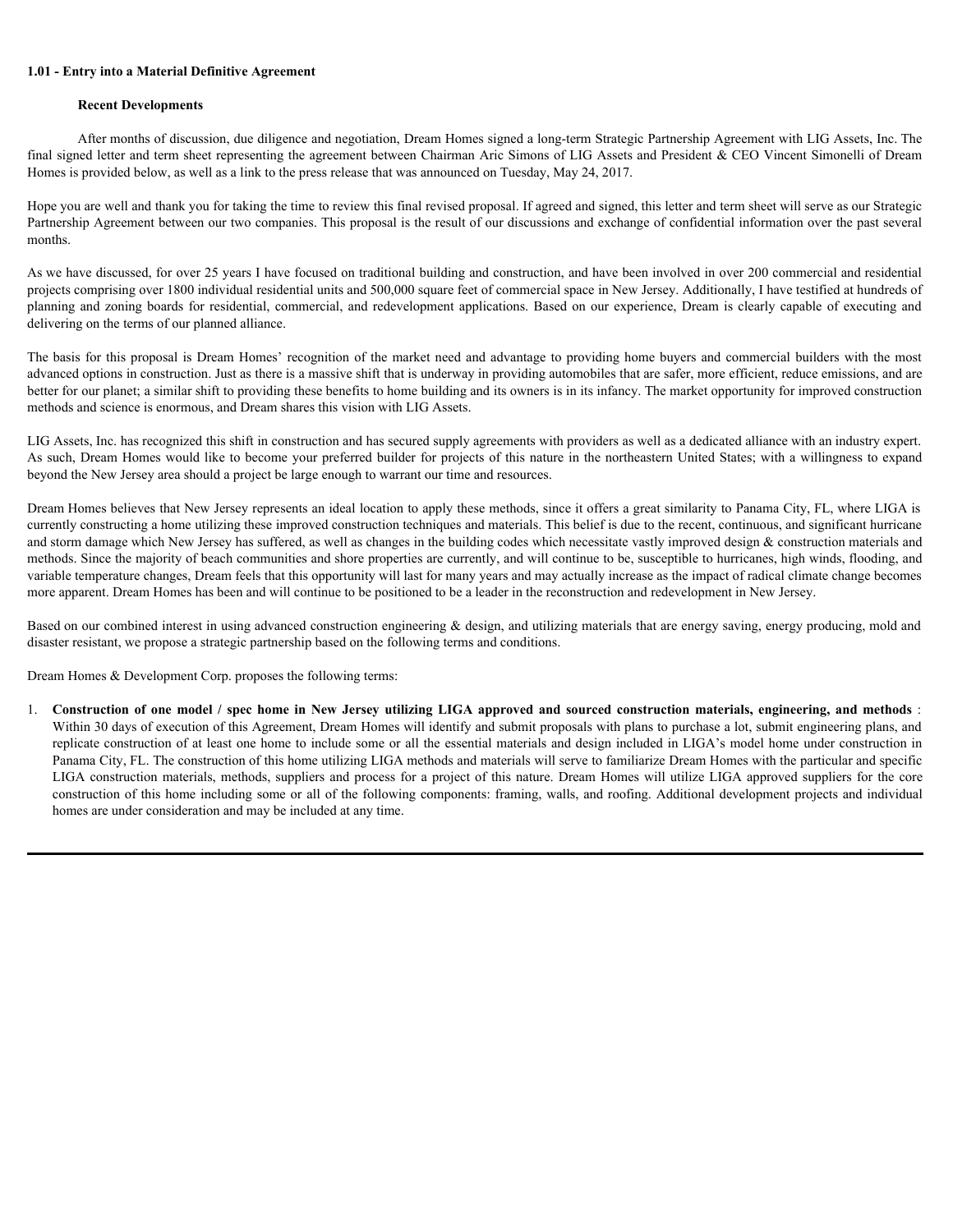- 2. **Introduction to LIGA suppliers, preferred purchase agreement, and non-circumvent:** LIG Assets will introduce Dream Homes to its direct suppliers and will arrange Dream Homes to purchase materials at preferred prices. Dream Homes agrees not to circumvent any relationship or introduction made by LIG Assets for purposes of financial gain. DREM understands that LIG Assets will benefit from the purchase of all construction materials used in construction of properties, and may benefit or share in gains from property development, referral of financial partners, and other related products. **Introduction to LIGA suppliers, preferred purchase agreement, and non-circumvent:** LIG Assets will introduce Dream Homes to its direct suppliers and will arrange Dream Homes to purchase materials at preferred prices. Drea
- **3. Financial partners:** Dream Homes and LIG Assets, Inc. agree to share financial partners interested in funding the development and construction of real estate projects that utilize materials sourced from LIG Assets, Inc. Dream Homes has already identified significant potential real estate projects in New Jersey, and proposes to manage entire projects, including architectural and site plan development, permitting  $\&$  approvals, and contracting functions. LIG Assets, Inc. has identified financial partners that would consider funding these large projects.
- 4. **First right of refusal in New Jersey** : For period of five years, Dream Homes will have the first right of refusal to be the lead contractor on any project in management believes that within five years, over 50% of its new construction business will utilize LIGA sourced construction materials and design and has the intention to renew its agreements with LIG Assets after the term of the original agreement.
- 5. **Licensing fee:** Dream Homes will pay a nominal licensing fee to LIG Assets, Inc. per home that is permitted and approved to begin construction. The amount of the licensing fee will be determined prior to construction of the first house by Dream Homes utilizing LIGA sourced design and materials.
- 6. **Co-marketing and branding:** Since early 2013, Dream Homes CEO Vince Simonelli has conducted a bi-monthly "Nearly Famous Rebuilding Seminar" to educate homeowners who need to rebuild, renovate, or elevate their home. Dream Homes agrees to include a segment at each presentation to discuss the benefits of rebuilding with construction materials represented by LIG Assets, Inc. In exchange, LIG Assets shall invite Dream Homes CEO Simonelli to speak at its upcoming "Sustainability Conference" in June to discuss traditional construction versus the benefits of methods and construction materials provided through LIG Assets. Based on maintaining consistent and growing use of LIGA materials, LIGA intends to assist Dream Homes with marketing and sales of its co-developed projects through radio, TV, and other media.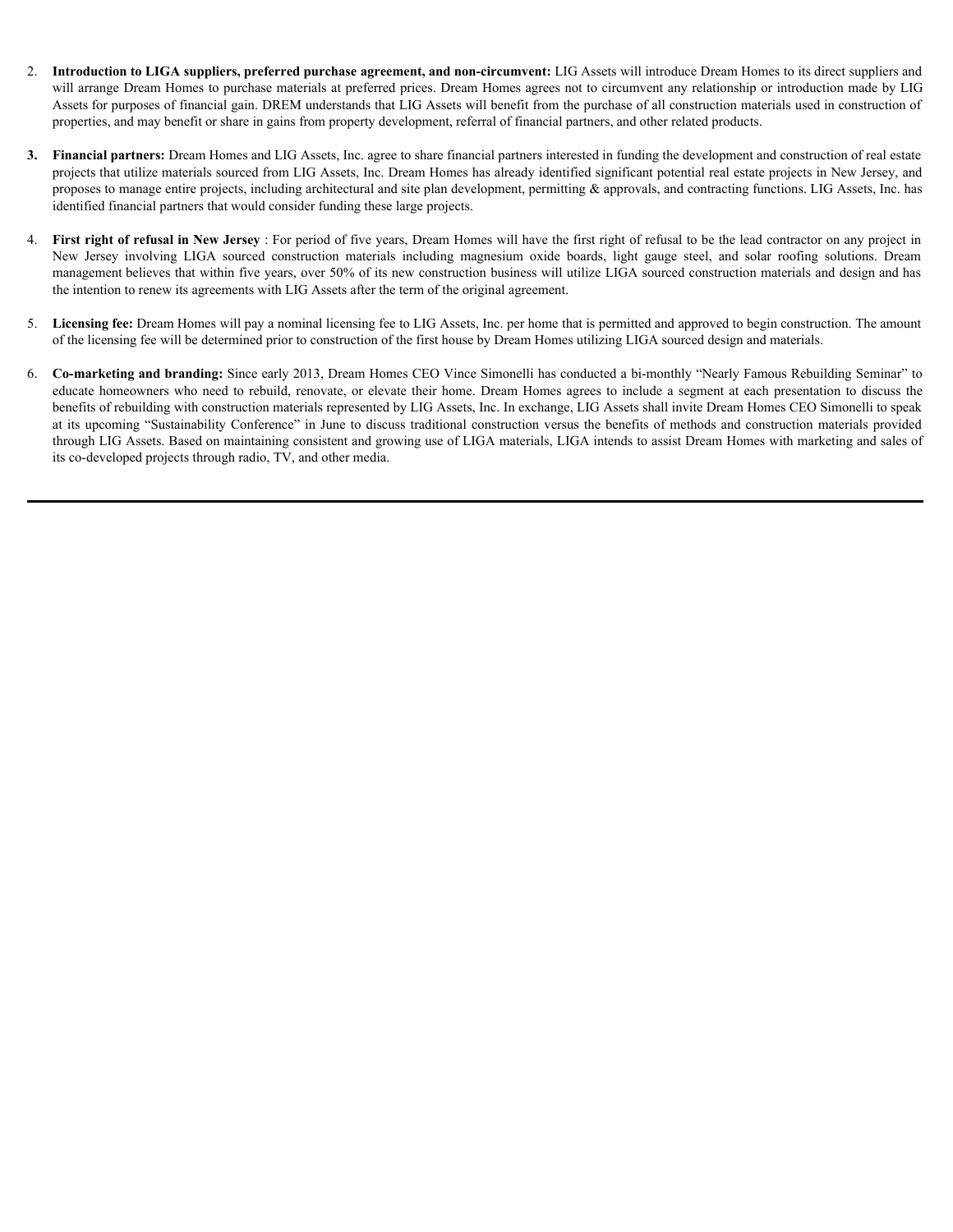**7. Confidentiality:** Both parties agree that this proposal and all other communication in any form shall be held in the strictest confidence. No information shall be expressed in any manner with any persons other than the management teams of parties.

I believe the advantages to both of our companies are much greater than can be expressed in this simple proposal. It is my strong belief that the industry changes **7. Confidentiality:** Both parties agree that this proposal and all other communication in any form shall be held in the strictest confidence. No information shall be expressed in any manner with any persons other than including and not limited to those pertaining to environmental, moisture, thermal efficiency, strength, and sustainability.

I look forward to active communication following signature of this Agreement, and seeing you in Nashville on June 12 th for the conference.

#### (SIGNATURES ON FILE)

Link to press release:

http://www.marketwired.com/press-release/traditional-home-builder-dream-homes-development-signs-strategic-partnership-with-otcqb-drem-2218213.htm